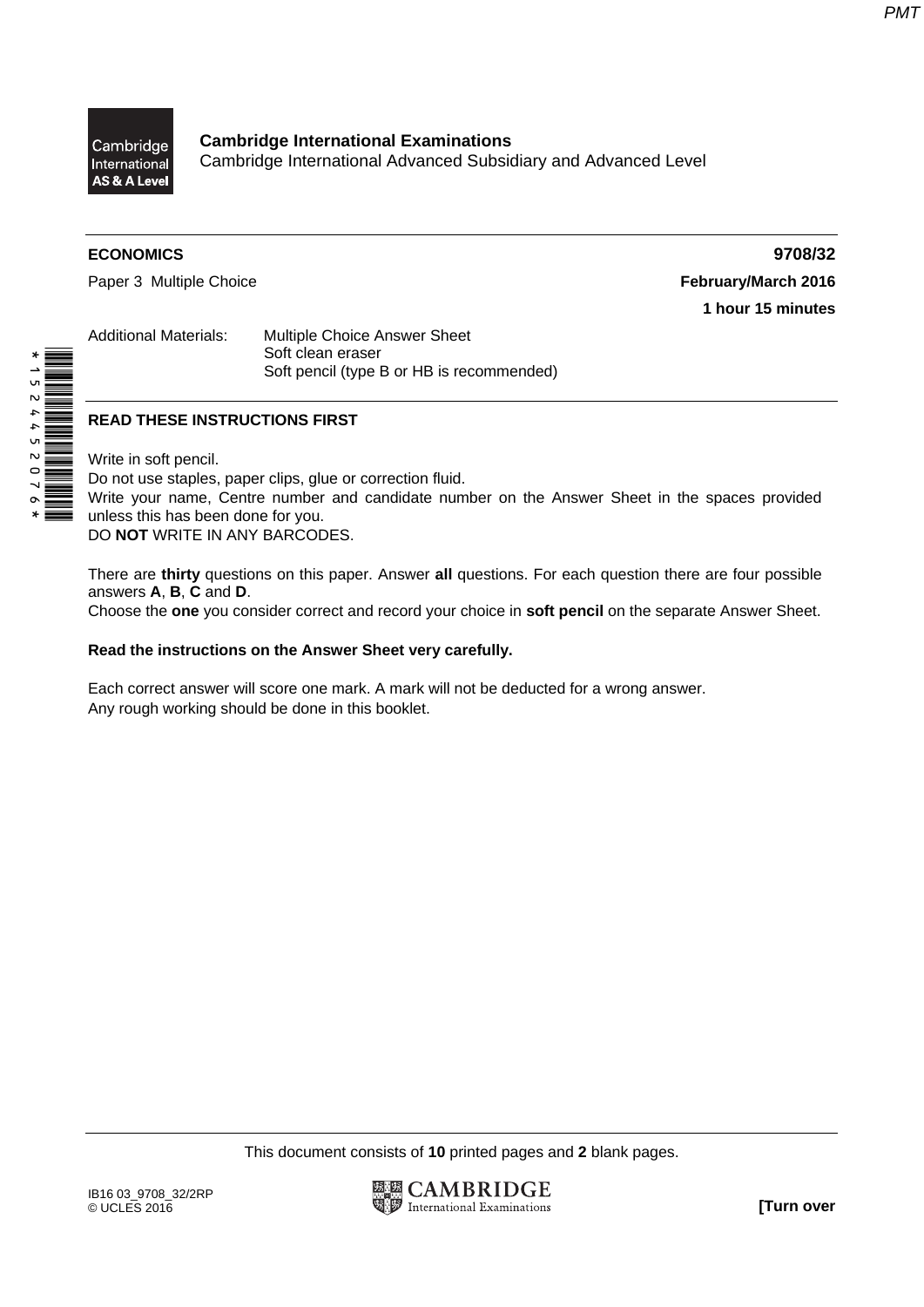- **1** What is an example of market failure?
	- **A** difficulties in allocating property rights
	- **B** diseconomies of scale
	- **C** high prices caused by increased demand
	- **D** the existence of scarcity
- **2** Why would an economy wish to achieve economic efficiency?
	- **A** to achieve an equal distribution of income
	- **B** to achieve full employment
	- **C** to ensure international competitiveness
	- **D** to ensure resources are not wasted
- **3** What will happen if a firm is taxed by an amount equal to the external costs that it imposes on the rest of society?
	- **A** Production will be increased.
	- **B** Resource allocation will be improved.
	- **C** Resource allocation will be maximised.
	- **D** There will be no effect upon production.
- **4** The current distribution of goods between two individuals in a two-person economy with given technology and resources is at point X.

According to the Pareto criterion, which point would definitely indicate increased allocative efficiency?

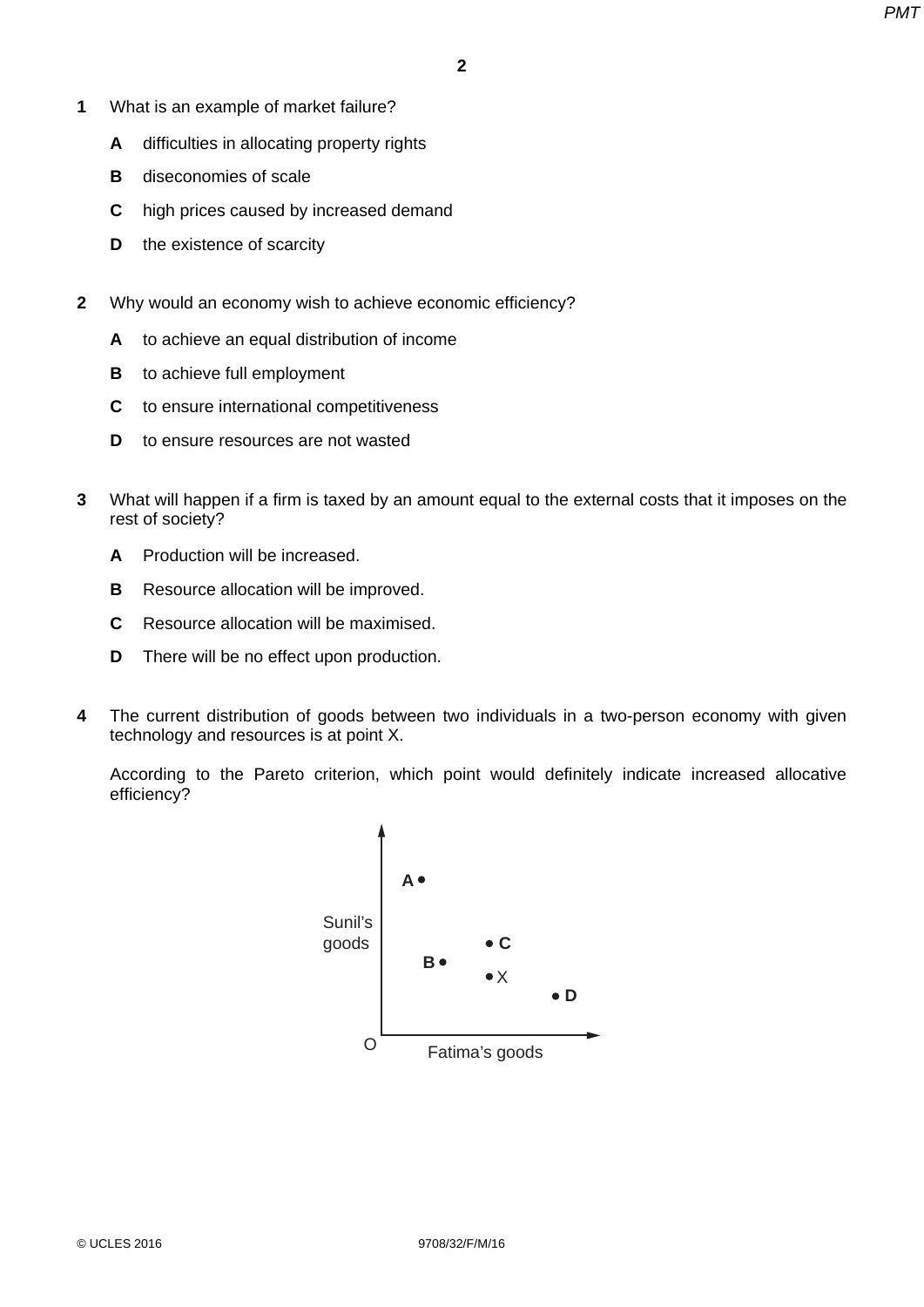- **5** What represents the transfer earnings of the factor enterprise?
	- **A** excess profit
	- **B** normal profit
	- **C** return on capital
	- **D** start-up costs
- **6** The diagram shows two indifference curves and two budget lines for two goods X and Y.



The initial position is P. P to R is a substitution effect. R to S is an income effect.

What type of good is good X?

- **A** a Giffen good
- **B** a luxury good
- **C** a normal good but not a luxury good
- **D** an inferior good but not a Giffen good
- **7** Which explains why, in long-run equilibrium in monopolistic competition, firms make only normal profits?
	- **A** consumer resistance
	- **B** decreasing returns to scale
	- **C** differentiated products
	- **D** freedom of entry and exit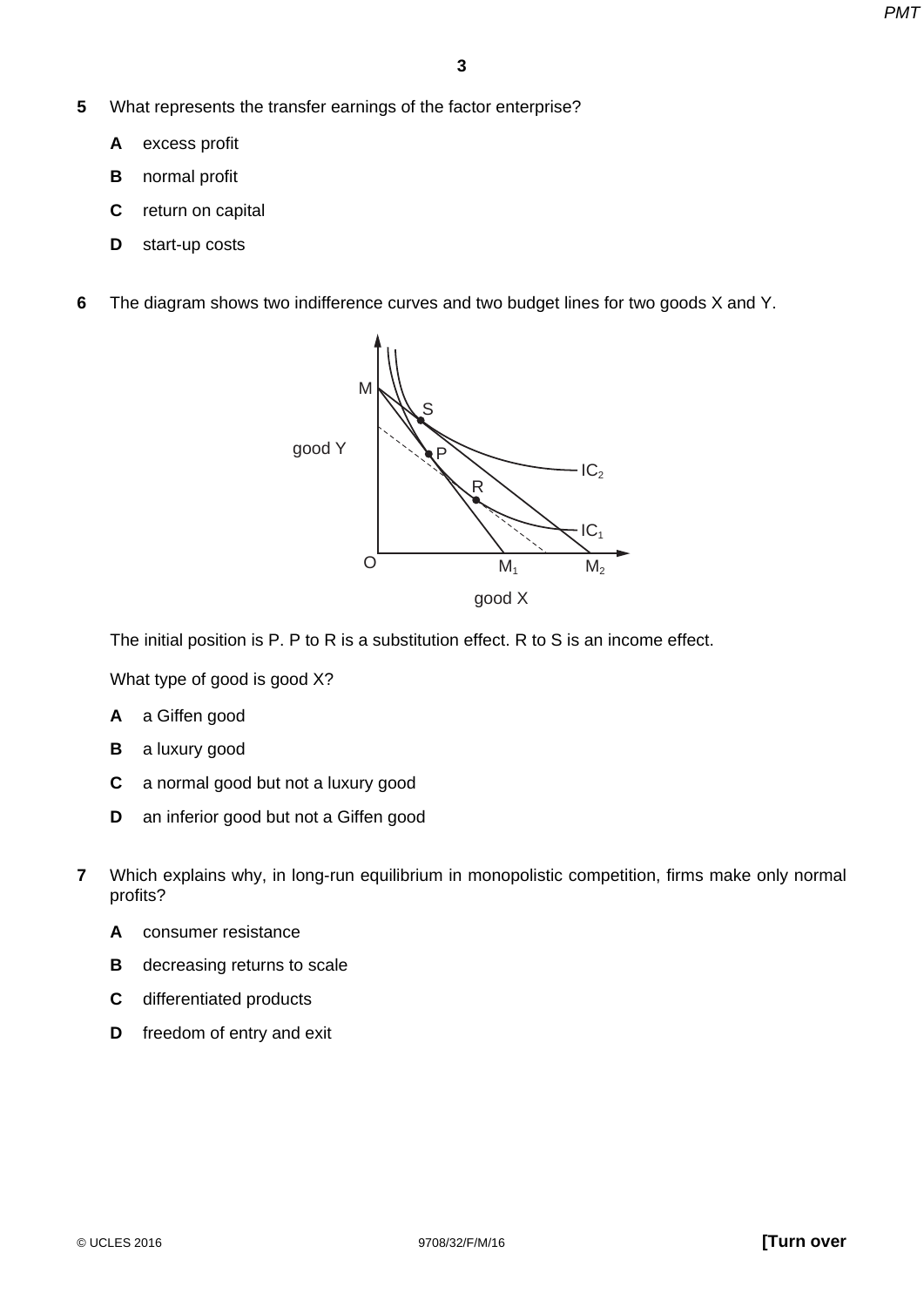**8** A firm has fixed costs of \$300 and can produce two units per hour. Its total variable costs are \$200 for one unit and \$300 for two units.

Which cost will fall by the lowest amount when the second unit is produced?

- **A** average fixed cost
- **B** average total cost
- **C** average variable cost
- **D** marginal cost
- **9** Which combination of characteristics are likely to be found in almost all high-growth firms?

|   | high<br>productivity | high market<br>share | high levels of<br>employment | high levels of<br>innovation |
|---|----------------------|----------------------|------------------------------|------------------------------|
| А |                      |                      |                              |                              |
| в |                      |                      |                              |                              |
|   |                      |                      |                              |                              |
|   |                      |                      |                              |                              |

**10** A monopolist changes its objective from sales revenue maximisation to profit maximisation.



On the diagram, which areas represent the monopolist's total profit?

|   | original profit    | final profit   |
|---|--------------------|----------------|
| Α | <b>HKLG</b>        | $P_1$ HK $P_2$ |
| в | <b>JKLG</b>        | $P_1 HGF$      |
| C | $P_2JGF$           | $P_1$ HJ $P_2$ |
|   | P <sub>2</sub> KLF | $P_1 HGF$      |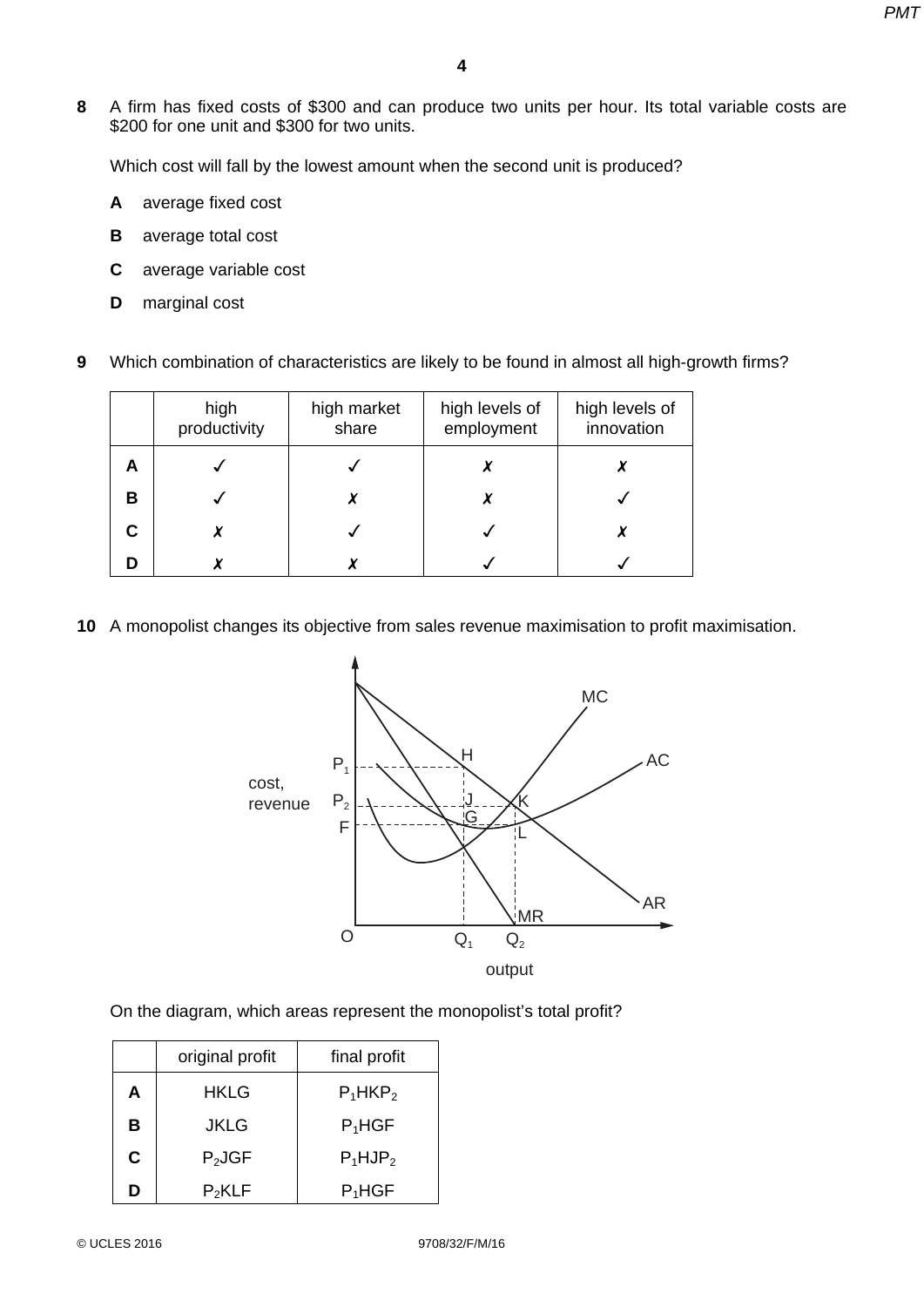- **11** Which is an external economy of scale?
	- **A** cheaper costs from purchasing large quantities of inputs
	- **B** decreased interest rates on borrowed funds
	- **C** increased labour productivity
	- **D** relevant training facilities at a local college
- **12** The diagram shows a firm's total revenue curve.



What is true at the highest point on the curve?

- **A** Average revenue equals marginal revenue.
- **B** Average revenue is zero.
- **C** Marginal revenue is zero.
- **D** Maximum profits are made.
- **13** A backward-sloping supply curve of labour is one where, beyond a certain point, the supply of labour
	- **A** decreases as the demand for labour rises.
	- **B** increases as the demand for labour rises.
	- **C** decreases as wages rise.
	- **D** increases as wages rise.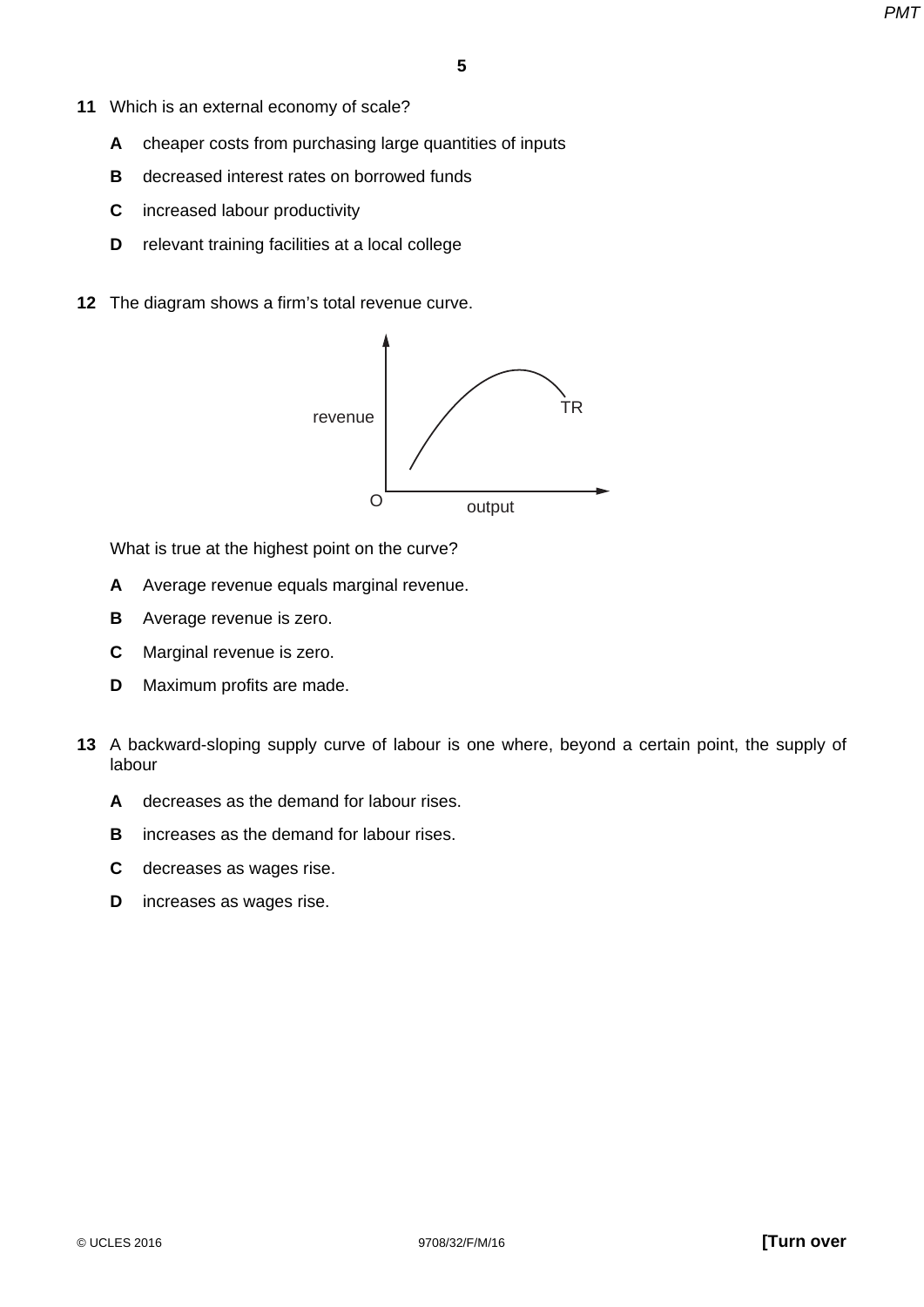**14** The diagram shows a firm's average physical product of labour and marginal physical product of labour curves.



What can be deduced from the diagram?

- A APPL declines beyond OL<sub>2</sub> as a result of diseconomies of scale.
- **B** A profit-maximising firm would never hire more than OL<sub>2</sub> labour hours.
- **C** Between OL<sub>1</sub> and OL<sub>2</sub>, each extra labour hour hired causes both MPPL and APPL to decline.
- **D** Diminishing returns first set in when the number of labour hours hired reaches OL<sub>1</sub>.
- **15** Labour is the only variable factor of a profit-maximising firm which is a price taker in the labour market.

From what is the firm's demand curve for labour derived?

- **A** its marginal factor cost curve
- **B** its marginal revenue curve
- **C** its marginal revenue product of labour curve
- **D** its short-run marginal cost curve
- **16** Which government policy has greater equality as one of its consequences?
	- **A** a cut in income tax
	- **B** increased reliance on indirect taxes
	- **C** payment of unemployment benefits
	- **D privatisation of transport industries**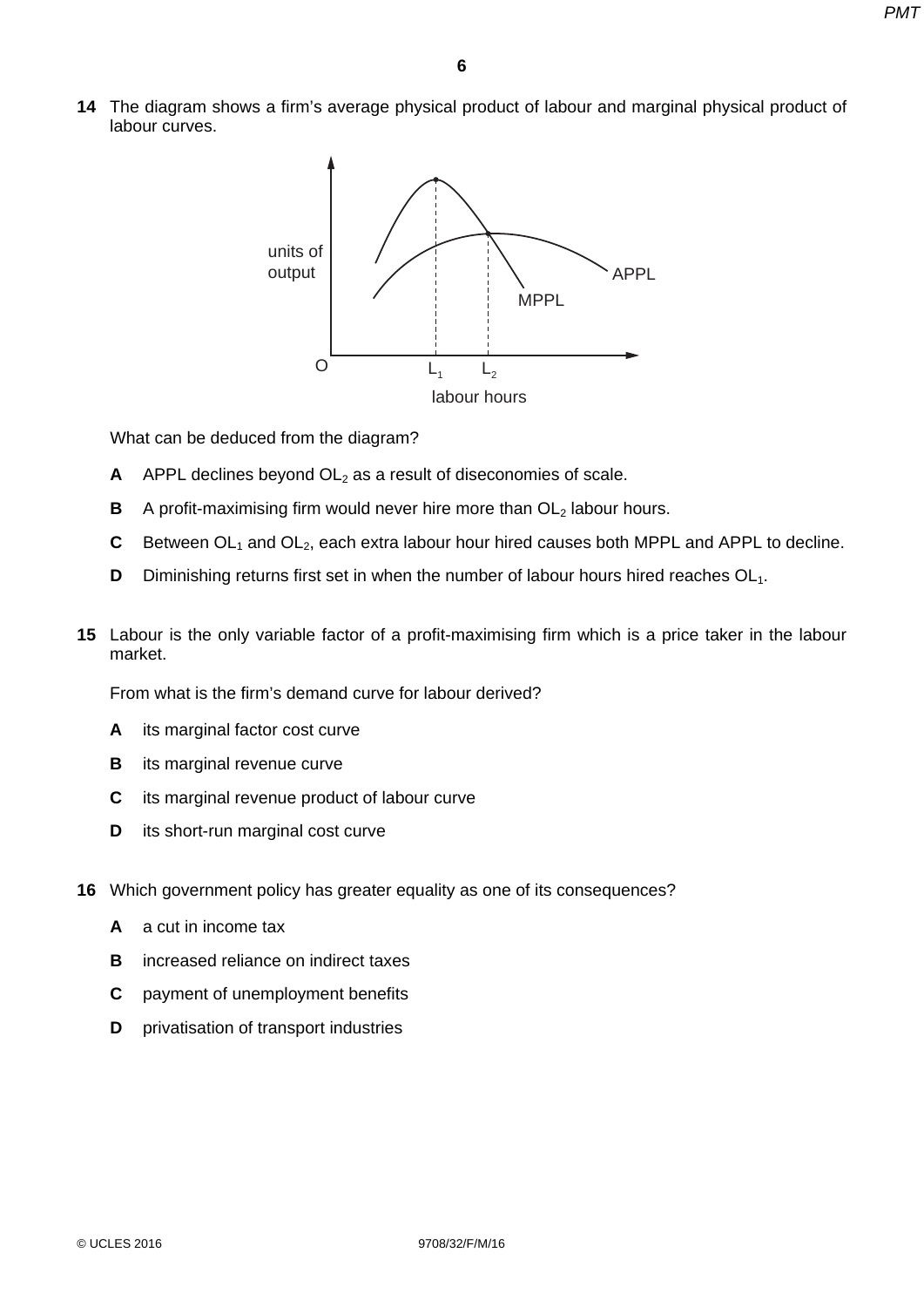**17** Which government policy to counter the effects of income inequality is correctly matched with one of its advantages and one of its disadvantages?

|    | policy                       | advantage of policy       | disadvantage of policy    |
|----|------------------------------|---------------------------|---------------------------|
| A  | food stamps for the poor     | targets the needy         | high administrative costs |
| в  | higher national minimum wage | encourages skill training | higher budget deficit     |
| C. | provision of free child care | increases employability   | disincentive to work      |
| D  | universal monetary benefits  | saves on bureaucracy      | reduced labour mobility   |

**18** A government uses personal disposable income per head as a measure of the standard of living.

What does this measure **not** take into account?

- **A** changes in the average price level
- **B** the level of direct taxation
- **C** the level of national income
- **D** the size of the population
- **19** The table shows figures estimated at the end of a train drivers' strike.

|                                                | (000s) |
|------------------------------------------------|--------|
| loss of revenue from train journeys            | 600    |
| value placed on extra leisure time by strikers | 20     |
| loss of government tax revenue                 | 40     |
| overtime payments to police                    | 30     |

What was the reduction in the recorded level of national income resulting from the strike?

**A** \$570 000 **B** \$610 000 **C** \$640 000 **D** \$690 000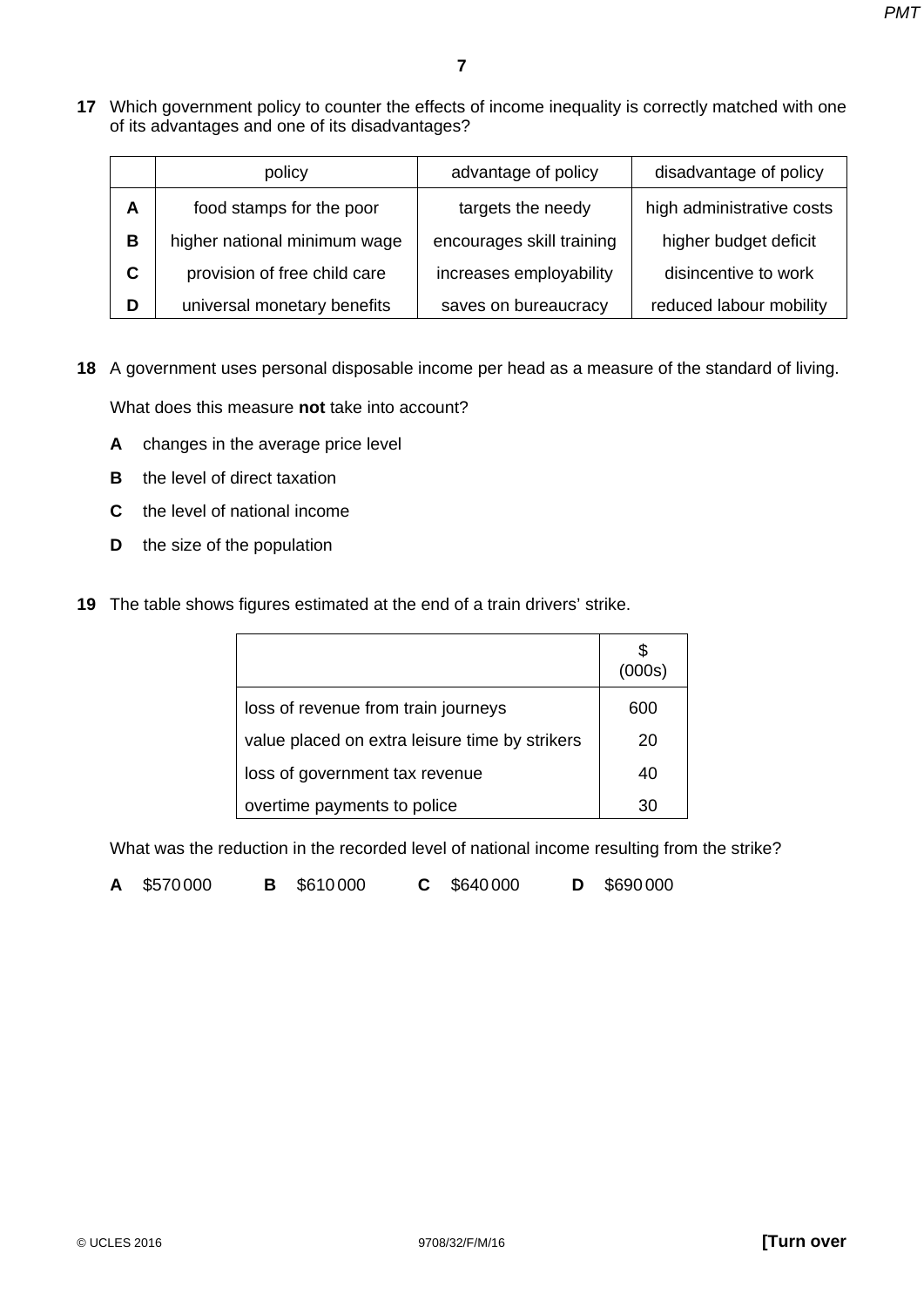**20** The table gives the percentage of employment in the primary, secondary and tertiary sectors in four countries.

|    | primary<br>sector % | secondary<br>sector % | tertiary<br>sector % |
|----|---------------------|-----------------------|----------------------|
| Α  | 15                  | 40                    | 45                   |
| B  | 30                  | 40                    | 30                   |
| C. | 35                  | 45                    | 20                   |
| D  | 45                  | 35                    | 20                   |

Which country is most likely to be a developed country?

- **21** How may outward migration from a developing economy affect its balance of payments?
	- **A** It may improve its balance of payments by increasing its export capacity.
	- **B** It may improve its balance of payments by increasing inflows of current transfers.
	- **C** It may worsen its balance of payments by causing its currency to depreciate.
	- **D** It may worsen its balance of payments by increasing consumer expenditure on imported goods.
- **22** Which type of unemployment might arise from a worldwide decline in the demand for electronic goods?
	- **A** frictional
	- **B** seasonal
	- **C** structural
	- **D** voluntary
- **23** Which pattern of labour market data is likely to indicate an increase in cyclical unemployment?

|                            | changes in |                           |  |  |  |
|----------------------------|------------|---------------------------|--|--|--|
| compulsory<br>redundancies |            | voluntary<br>resignations |  |  |  |
| A                          | decrease   | decrease                  |  |  |  |
| в                          | decrease   | increase                  |  |  |  |
| C                          | increase   | decrease                  |  |  |  |
|                            | increase   | increase                  |  |  |  |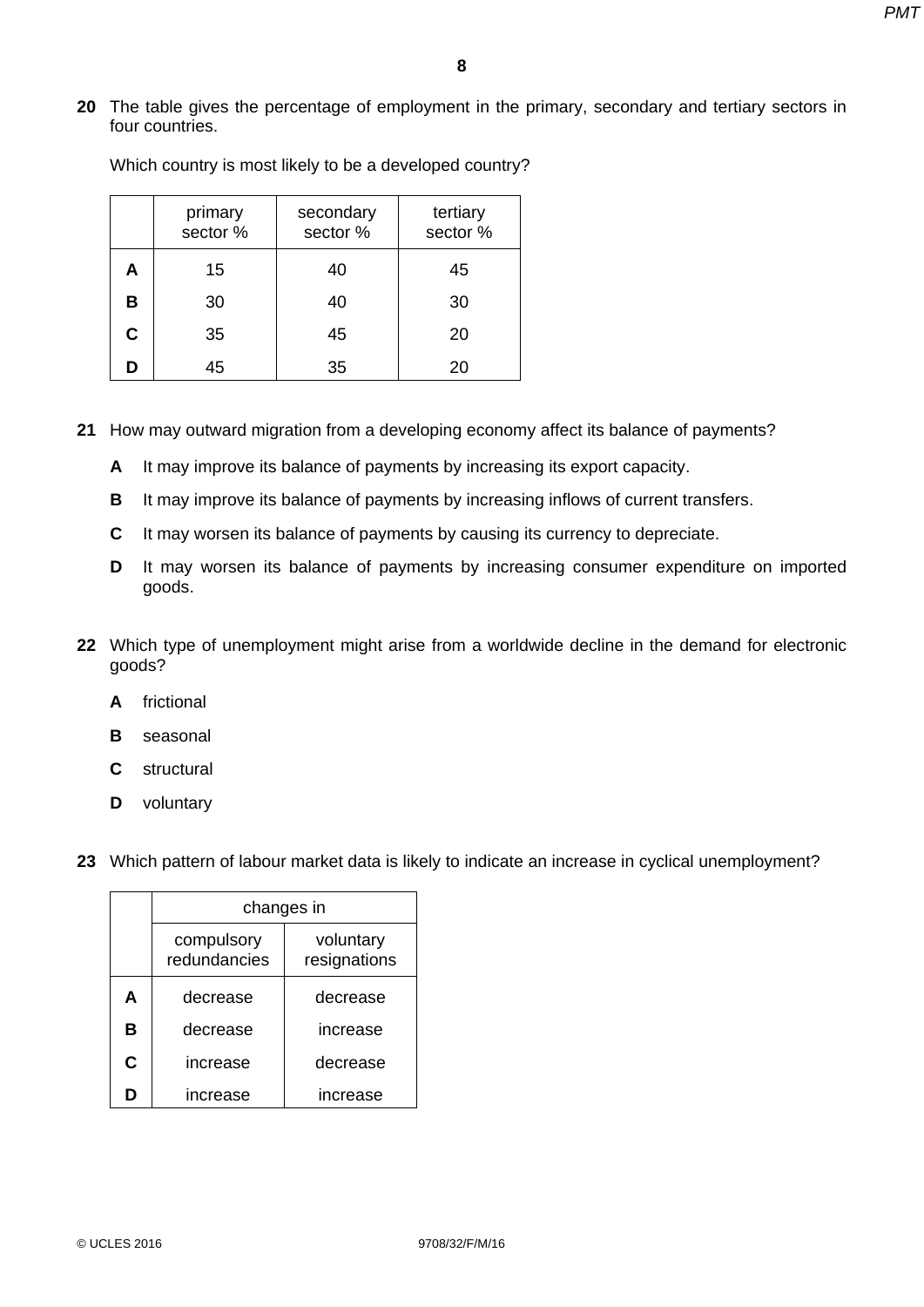**24** The central bank of a country creates cash to purchase government bonds from the commercial banks.

What is this called?

- **A** liquidity preference
- **B** quantitative easing
- **C** supply-side policy
- **D** the transmissions mechanism
- **25** An upward movement in the curve relating consumption to national income could be caused by
	- **A** a reduction in taxation.
	- **B** an increase in investment.
	- **C** an increase in national income.
	- **D** an increase in savings.
- **26** The table shows some data for an economy.

When are injections and withdrawals in equilibrium?

|   | savings<br>\$ | imports<br>\$ | taxation<br>\$ | investment<br>\$ | exports<br>\$ | government<br>expenditure | consumption |
|---|---------------|---------------|----------------|------------------|---------------|---------------------------|-------------|
| A | 100           | 150           | 200            | 200              | 400           | 400                       | 450         |
| B | 150           | 175           | 350            | 200              | 400           | 400                       | 500         |
| C | 200           | 200           | 400            | 200              | 400           | 400                       | 600         |
| D | 250           | 250           | 500            | 200              | 400           | 400                       | 1000        |

**27** Which policy is most likely to conflict with a government's aim of price stability?

- **A** increasing spending on education and health
- **B** increasing the basic rate of income tax
- **C** limiting wage increases in the public sector
- **D** preventing mergers of large companies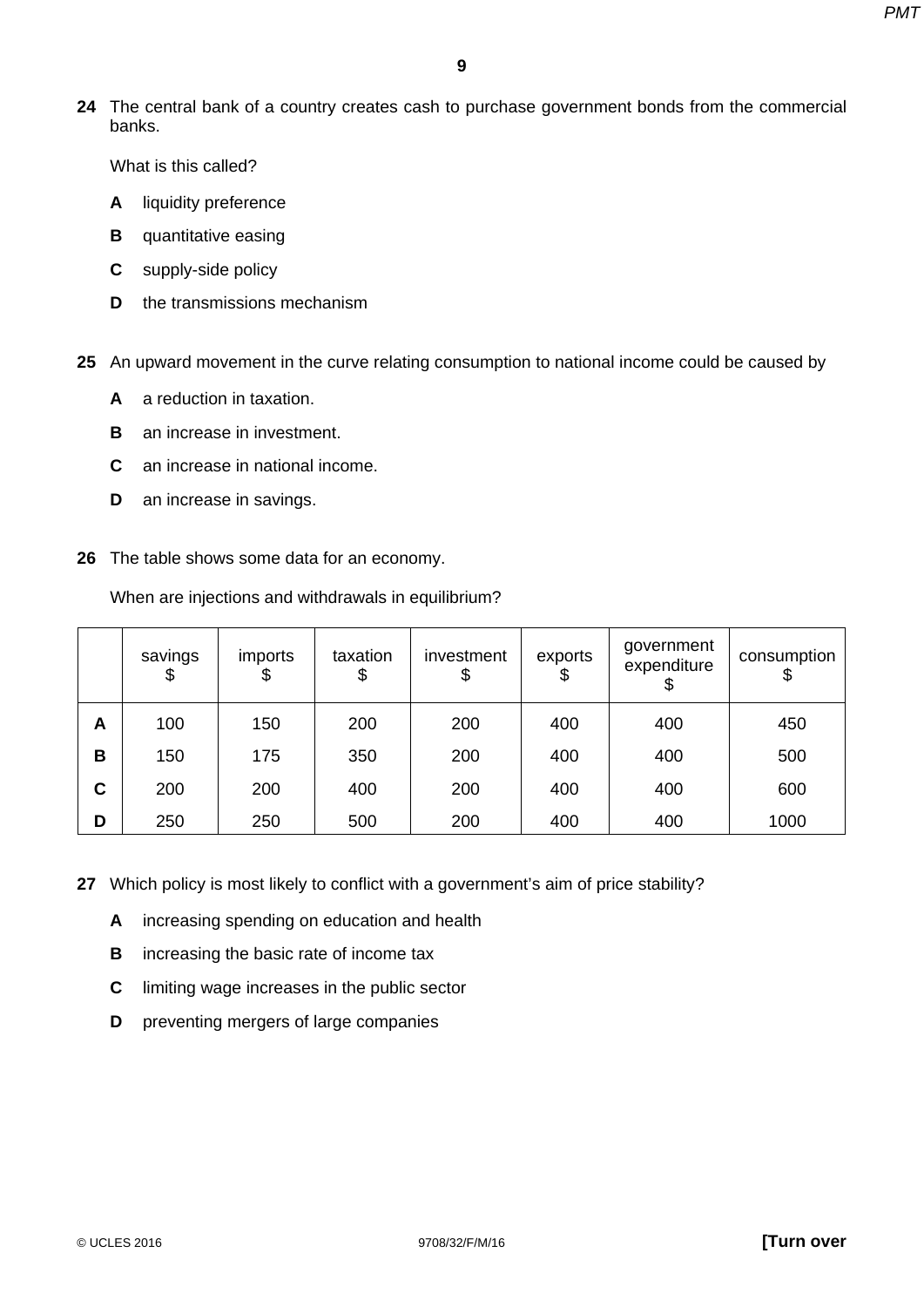- **28** What is **not** a supply-side policy measure?
	- **A** deregulating industry to encourage more competitive markets
	- **B** linking unemployment benefits to the obligation to look for work
	- **C** tackling cyclical slump by lowering interest rates
	- **D** tackling structural unemployment by giving grants for labour mobility
- **29** When will government success in achieving economic growth be most likely to conflict with a desire to reduce a surplus in the balance of payments?
	- **A** when growth depends upon the import of capital equipment
	- **B** when growth increases foreign investors' confidence in the country
	- **C** when growth requires a reduction in the level of its tariffs
	- **D** when growth results from the removal of restrictions on capital outflows
- **30** The diagram shows details of the British Government's estimated spending and receipts for 2010–2011. All figures in UK £bn.



What can be concluded from the diagram?

|   | effect of largest<br>spending item on<br>income distribution | type of largest<br>receipt item | overall budget<br>balance |
|---|--------------------------------------------------------------|---------------------------------|---------------------------|
| A | less equitable                                               | indirect tax                    | deficit                   |
| в | less equitable                                               | indirect tax                    | surplus                   |
|   | more equitable                                               | direct tax                      | deficit                   |
| D | more equitable                                               | direct tax                      | surplus                   |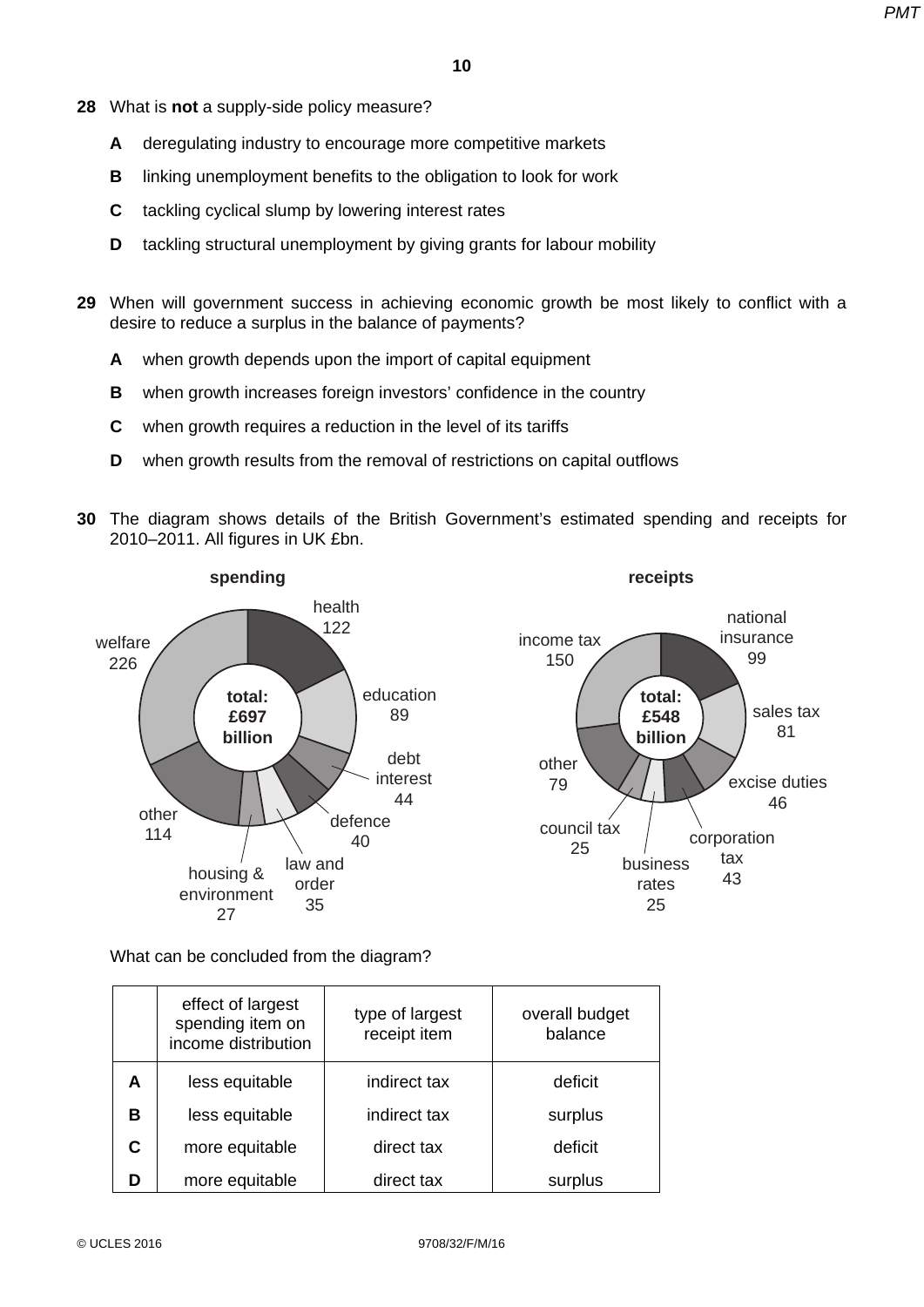## **11**

# **BLANK PAGE**